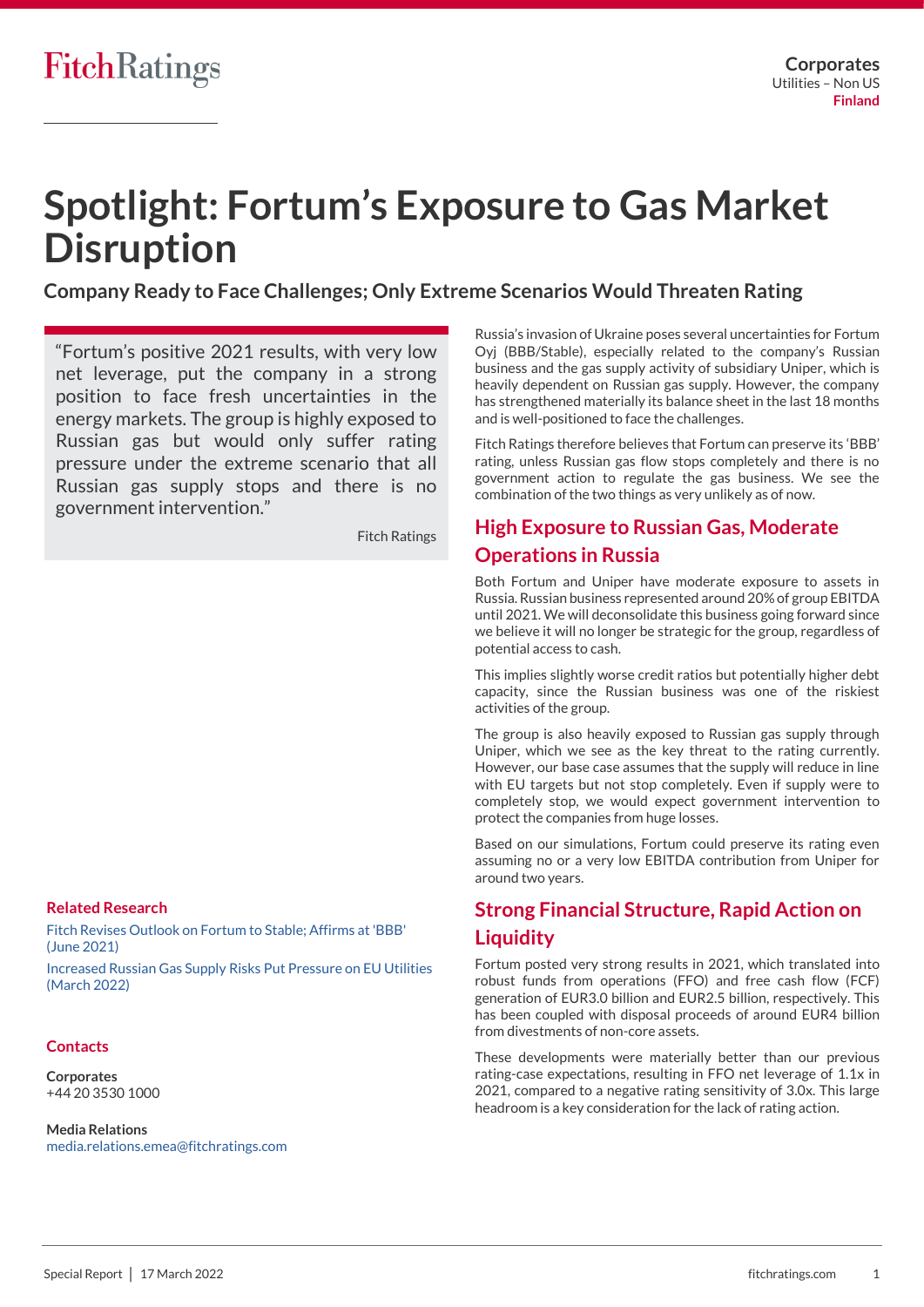### **Moderate Exposure to Russian Assets**

Fortum has moderate exposure to assets in Russia, both directly and through its subsidiary Uniper. The company reported net assets in Russia with a book value of EUR5.5 billion as of end-2021. This includes a loan from Uniper to Nord Stream 2 AG for around EUR1 billion, which the company has decided to fully write off.

Russian activities generated about 20% of the group's consolidated EBITDA until 2021; a contribution that was visible and predictable due to capacity payment mechanisms. However, the group's Russian activities are heavily focused on thermal generation, conflicting with Fortum's strategic focus on the transition to lowcarbon energy. Russian activities also had a lower debt capacity compared with the rest of the group (around 2.0x, compared with the 3.0x FFO net leverage negative sensitivity applied to the entire group).

Both Fortum and Uniper have stated that they will not make any new investments in Russia and will not transfer money to Russian subsidiaries until further notice.

Fitch, in assessing Fortum's rating, will now deconsolidate the Russian business from the group's financials and credit ratios, to reflect the crisis and because Fitch believes that such activities will no longer be strategic for the group, regardless of the future political scenarios.

Under our previous rating case (a 'normal' FX scenario), this would imply deconsolidation of around EUR600 million of EBITDA on average through the rating horizon and EUR100 million of capex, while debt deconsolidation would be negligible. Such deconsolidation would negatively affect credit ratios but could be positive for the group's business profile due to the higher risks of the deconsolidated activities, despite the reduction in geographical diversification.

## **Disruption Has Far-Reaching Implications**

Assuming deconsolidation of the Russian business, in the short term the key risk for the group is related to the gas supply and midstream business of Uniper. The company has a very large amount of longterm gas import contracts – 370 terrawatt hours (TWh)/year – of which Gazprom represents around 200TWh/year.

Uniper has announced that it will not enter into new long-term gas contracts with Russian suppliers but will while continue with existing long-term gas import contracts from Russia to secure supply.

For the time being, gas is flowing normally from Russia, which should allow the group to post good results in 1Q22 after a very strong 2021.

We see two potential scenarios for remainder of 2022. In the first, Russian gas flows normally but the EU tries to minimise its use of such supply, consistent with its target of reducing Russian gas imports by two thirds in one year.

In the second scenario, Russian gas stops flowing completely as a consequence of sanctions or counter-sanctions.

The first scenario is our current base case. This would be very challenging for Uniper but would also bring some opportunities, since the reduction of Russian supplies would need to be replaced by other gas sources, biomethane and – to the extent possible – by hydrogen projects. In this respect, Uniper has recently resumed its plans to build a liquefied natural gas (LNG) terminal in Wilhelmshaven, Germany, and is one of the key European participants in the hydrogen value chain.

Although it is very difficult to estimate Uniper's EBITDA under this base scenario, we do not expect the group's rating to be at risk in this situation.

In fact, based on our simulations, even assuming a consolidated EBITDA of EUR1.5 billion for the entire Fortum group for 2022- 2023 (essentially cutting entirely Uniper's contribution) and with the very conservative assumption of unchanged capex and dividends, FFO net leverage would remain well below our rating sensitivity of 3.0x.

The second scenario would put Uniper and other key gas suppliers in the EU in an unprecedented situation. It is not clear at this stage whether such a situation would trigger a force majeure application for some or all of Uniper's supply contracts. In the event of force majeure, the company would not be legally obliged to continue supply, meaning some other public entity would have to step in to ensure security of supply.

However, even in the absence of a force majeure trigger, Uniper has stated that it expects the trigger of a state of emergency under the German legal framework, with the German regulator Federal Network Agency (BNetzA) stepping in as the emergency authority for demand-side oversight and intervention, in coordination with and monitored by EU authorities. In this scenario, Uniper would be released from its obligation to procure substituting gas volumes in the market but would lose its supply margins, in our view.

All in all, the scenario of Uniper bearing the losses to substitute Russian gas through purchases in the spot market seems unlikely, and we see this scenario as the only one that would drive a downgrade, based on current knowledge.

We agree with the company's expectation that governments would intervene and that the EU would need to show coordinated action in such a scenario. It is unlikely that the burden would be entirely left on gas utilities, especially as they are now investing in making Europe less dependent on Russian gas; one of EU's strategic aims.

Finally, the group has some intrinsic hedging, especially related to hydro and nuclear electricity generation, which should benefit from strong prices. Uniper will likely experience some disruption for a couple of years but the company should find medium-term opportunities across all businesses related to Russian gas substitution (mainly LNG, storage, biomethane, hydrogen, energy efficiency), even if the execution risk of such a transition would be material and capex-intensive, in our view.

## **Proactive Approach to Liquidity**

Surging commodity prices in 2021 triggered very high margin requirements from Fortum's commodity hedging activities, creating a liquidity need of EUR 7.4 billion. Fortum has proactively managed such margin payments, resorting to short-term financial debt (which increased by EUR5.4 billion in 2021), and using its own cash resources based on robust operating cash flow. Fortum secured EUR5 billion of revolving credit facilities (RCFs) in January 2022, which remain unused as of mid-March.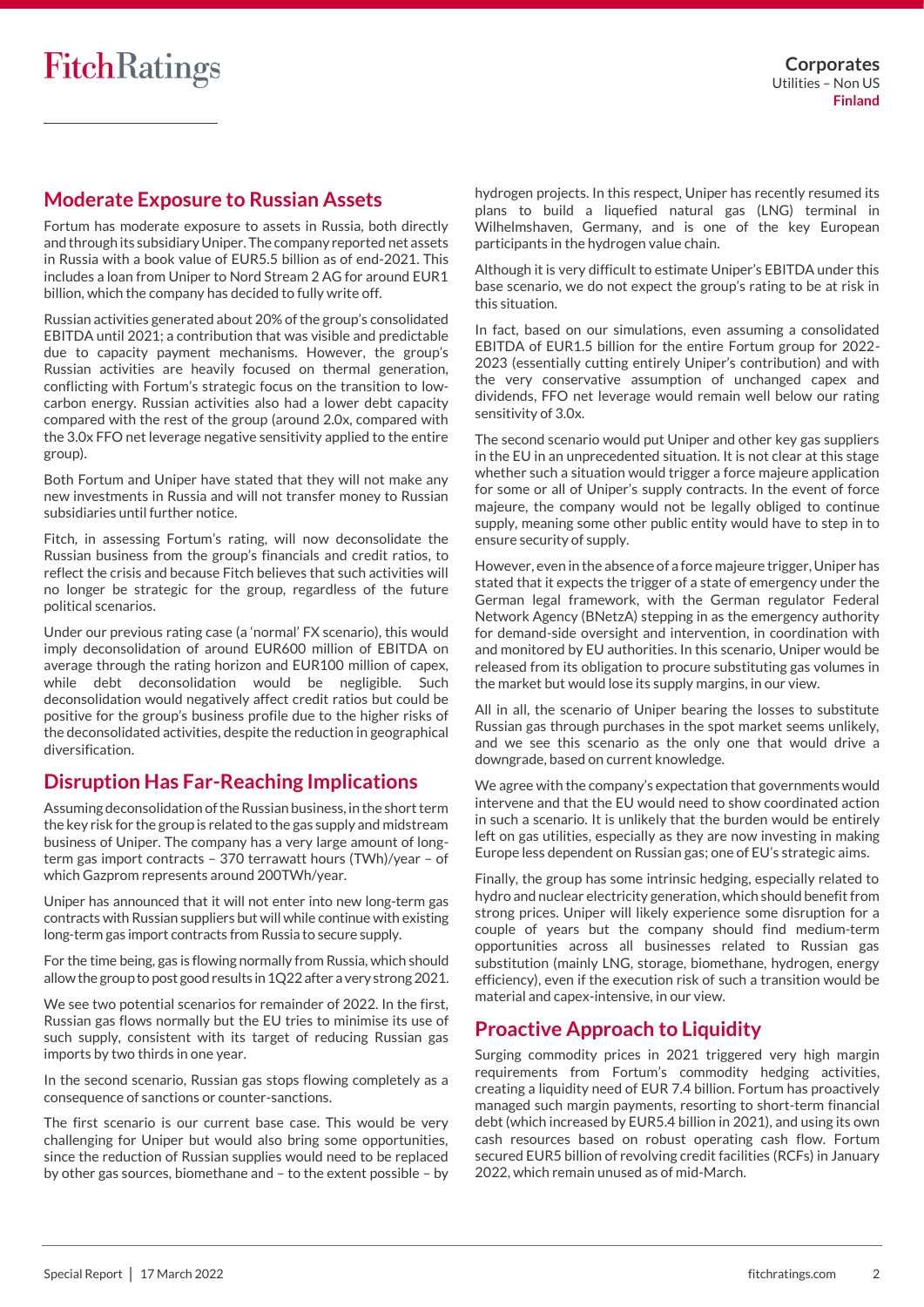# **FitchRatings**

Considering the above factors, Fitch assesses Fortum's liquidity position as adequate, with short-term debt comfortably covered by available sources of liquidity. In addition, we consider the net margining assets as largely liquid, since these cash collaterals have to be returned to the company once hedges expire. We expect a substantial cash inflow of EUR4.5 billion-5.0 billion in 2022, resulting from the settlement of margin receivables. In addition, the company is increasingly moving its hedging positions to nonmargining counterparties to avoid further liquidity constrains, although the switch mostly relates to industrial counterparties since financial institutions largely trade using margining and collaterals.

### **Liquidity Analysis**

| Liquidity at end-2021                                                       | (EURm)      |
|-----------------------------------------------------------------------------|-------------|
| Liquid funds                                                                | 7,545       |
| Available committed credit lines                                            | 400         |
| Short-term financial debt                                                   | $-8,389$    |
| Additional credit facilities signed in early 2022                           | 5.000       |
| Uniper RCF maturing in April 2022                                           | 2,000       |
| Fortum RCF maturing in April 2022 with one three-<br>month extension option | 3,000       |
| Net margining assets at end-2021                                            | 8,178       |
| Total cash inflow expected in 2022                                          | 4.500-5.000 |
| Source: Fitch Ratings                                                       |             |

## **Very Low Leverage, Good 2021 Performance**

Fortum's 2021 results reflect outperformance in its cleangeneration business and Uniper's global commodities segment, both gaining from soaring energy commodity prices. Fortum's strong profits in its clean-generation business reflects higher power prices and record-high nuclear and higher hydro volumes. Uniper's higher earnings in its commodity trading business relate to its international portfolio, with greater demand for LNG in Asia and sales of gas and electricity at high price levels in the US.

The exceptionally strong performance also translated into robust FFO and FCF generation of EUR3.0 billion and EUR2.5 billion respectively. Uniper has also recorded substantial disposal proceeds (EUR4 billion) from its divestments of non-core district heating (DH) assets (including the 50% shareholding in Stockholm Exergi and the DH business in the Baltics), while it has cancelled its strategic reviews of the Polish DH business and consumer solution business.

Fortum's FFO net leverage decreased to 1.1x in 2021; demonstrating strong deleveraging versus 2020 (2.7x).

### **Fortum – Net Debt Calculations**

| (EURm)                                     | $2020$ <sup>a</sup> | 2021     |
|--------------------------------------------|---------------------|----------|
| Interest-bearing liabilities (as reported) | 10,662              | 17,220   |
| Excluding lease debt                       | $-1.055$            | $-1.075$ |
| Margining liabilities <sup>b</sup>         | 331                 | 985      |
| Gross debt (Fitch-adjusted)                | 9,938               | 17,130   |
| Liquid funds                               | $-2.308$            | $-7.545$ |
| Collateral arrangement securities          | $-432$              | $-549$   |
| Margining receivables <sup>b</sup>         | $-1,131$            | $-5,485$ |
| Net debt (Fitch-adjusted)                  | 6,067               | 3,538    |
| <b>FFO</b>                                 | 2.134               | 3.011    |
| FFO net leverage (x)                       | 2.7                 | 1.1      |

<sup>a</sup> Fortum consolidated Uniper into its financial statements as of 31 March 2020, i.e. in Fortum's 1Q20 figures Uniper was still included as an associated company. **b** Fitch treats Fortum's margining asset and liabilities as cash and financial debt, respectively. For 2021 we only consider 60% of the EUR8bn margin receivable as liquid (i.e. to be cashed-in earlier than 12 months)

Source: Fitch Ratings

# **High Prices Beneficial for Hydro, Nuclear Asset Base**

We believe that Fortum's clean generation activity helps strengthen group EBITDA during extreme volatility. This division reported EBITDA of around EUR900 million in 2020, rising to around EUR1.3 billion in 2021, with the increase mainly due to higher achieved prices (EUR42.8/megawatt hour (MWh) versus EUR34.8/MWh in 2020), and generation volumes (46.8TWh versus 43.3TWh in 2020).

At end-2020 the company indicated that it had sold 75% of its 2021 outright production at EUR33/MWh, so moderately benefitted from the healthy spot market in 2021, having worked on the physical optimisation of volumes.

We believe the possibility of achieving EBITDA of EUR1.0 billion-1.5 billion from Nordics clean generation under moderate prices is a key strength because such activity does not expose the company to clawback risks due to excess profits.

For 2022, Fortum has currently hedged 75% the outright production at EUR34/MWh, so is in a very similar situation and we expect the division to achieve a similar level of EBITDA compared to 2021. For 2023, Fortum has hedged 50% of outright production at EUR31/MWh.

The long-awaited commissioning of the Olkiluoto 3 nuclear plant in Finland could have a negative impact on spot market prices. However, the company expects that external interconnectors of the entire Nordics electricity area will reach 13GW by summer 2024, from 8.2GW in 2021, opening new export opportunities for its utilities, including in Finland.

The company has recently decided to apply for a new operating licence for both units at the Loviisa nuclear power plant until the end of 2050. The plant provided 10% of Finland's electricity generation in 2021. Fortum estimates that capex until 2050 will be around EUR1 billion, with cumulative electricity generation of up to 170TWh.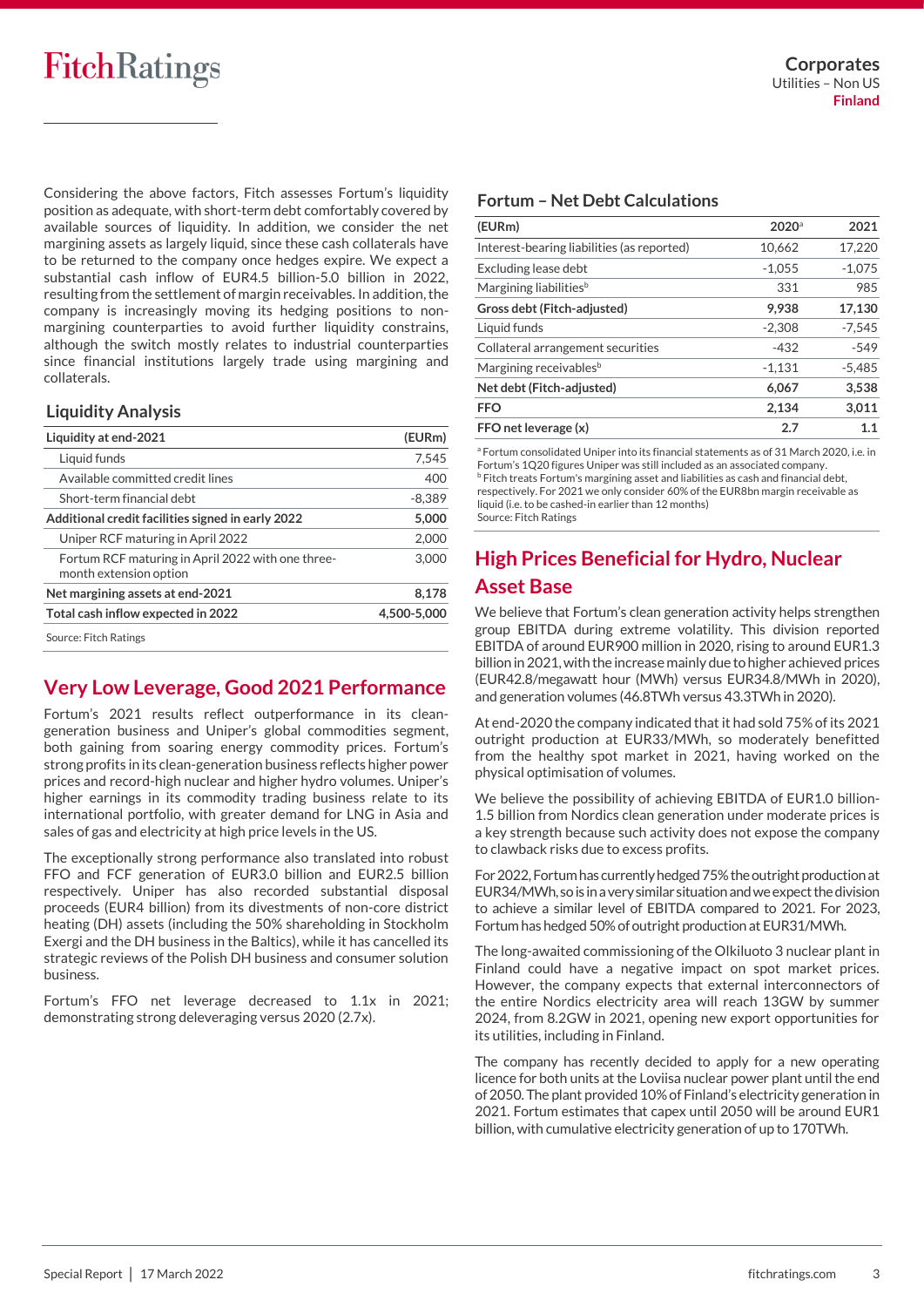## **Decreasing Long-Term Coal Exposure Confirmed**

Fortum had direct carbon dioxide  $(CO<sub>2</sub>)$  emissions of 68.7 million tonnes in 2021, of which 57% originated from Russian power and heat production while 42% were within the EU and UK emissions trading system (ETS).

Fortum is committed to becoming carbon-neutral in European generation by 2035, and in all group operations (i.e. including Russia) by 2050. Based on its decarbonisation commitment, Uniper aims to end coal-fired power generation in the UK by 2024, in the Netherlands by 2029, and in Germany by 2038.

Fortum's power generation capacity of 47GW in 2021 included a coal fleet capacity of 9GW (7GW excluding Russia), of which 8GW belong to Uniper. Fortum aims to rapidly reduce the share of coal in its power generation, while Uniper aims to exit coal-fired generation in Europe and develop new business on those sites.

The German government's coalition deal had aimed to accelerate the phase-out of coal to 2030 from 2038. However, Russia's invasion of Ukraine now means now means that ensuring supply for the coming winter and subsequent years has become the absolute priority of European countries. The German Chancellor has pledged to diversify the country's energy needs away from Russian gas (currently representing around half 50% of total supply), while the EU aims to reduce Russian gas imports by two thirds before the end of the year.

We believe it is plausible that Germany can partially replace Russian gas with coal in the short term. For instance, RWE AG (BBB+/Stable) announced in its 4Q21 earnings call in March 2022 that it is reviewing coal-fired power units that have been shut down or are due to be decommissioned.

Uniper commissioned its Datteln 4 coal-fired power plant at the end of May 2020, which led to a significant increase in powergeneration volumes in its European generation segment in 2021. Uniper currently expects to operate the plant until 2038, although this is subject to permitting risk since its development plan was declared invalid by the Higher Administrative Court, without allowing for an appeal. The court decision is not yet legally binding.

We see the potential return of coal-fired generation in Germany as only a short-term effect and we do not expect material upside from this for Fortum and Uniper. We expect both companies to maintain their strategic focus on achieving their climate targets.